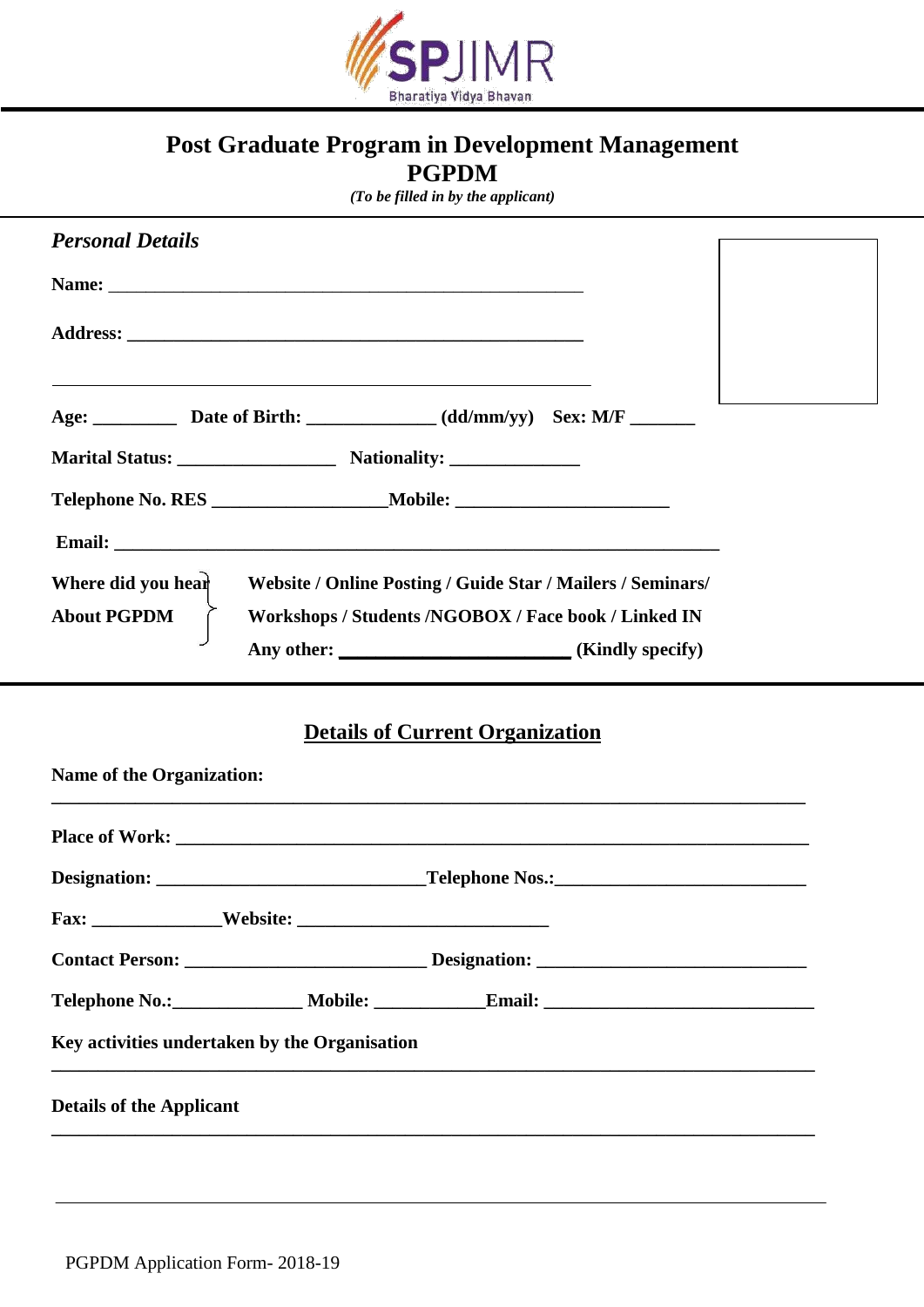# **1. Academic Record (S.S.C / H.S.C / Graduation / Post Graduation / Professional Qualification)**

| <b>Class</b> | <b>Specialisation</b> | Year of<br>passing | % Marks<br>or CPA | <b>Name of Institute</b> | <b>University / Board</b> |
|--------------|-----------------------|--------------------|-------------------|--------------------------|---------------------------|
|              |                       |                    |                   |                          |                           |
|              |                       |                    |                   |                          |                           |
|              |                       |                    |                   |                          |                           |
|              |                       |                    |                   |                          |                           |
|              |                       |                    |                   |                          |                           |
|              |                       |                    |                   |                          |                           |
|              |                       |                    |                   |                          |                           |
|              |                       |                    |                   |                          |                           |

**2. Work Experience** *(Start with Latest)* **Total Experience: \_\_\_\_\_\_ Years \_\_\_\_\_Months**

| <b>NAME &amp; ADDRESS</b><br>OF ORGANISATION | <b>DESIGNATION</b> | <b>JOB PROFILE</b> | <b>EXPERIENCE</b><br>(From -To) | <b>ANNUAL</b><br><b>SALARY</b><br>(Gross) | CADRE /<br><b>GRADE</b> |
|----------------------------------------------|--------------------|--------------------|---------------------------------|-------------------------------------------|-------------------------|
|                                              |                    |                    |                                 |                                           |                         |
|                                              |                    |                    |                                 |                                           |                         |
|                                              |                    |                    |                                 |                                           |                         |
|                                              |                    |                    |                                 |                                           |                         |
|                                              |                    |                    |                                 |                                           |                         |
|                                              |                    |                    |                                 |                                           |                         |

#### **3. Please give particulars of any Academic/ Extra Curricular Awards that you may have won.**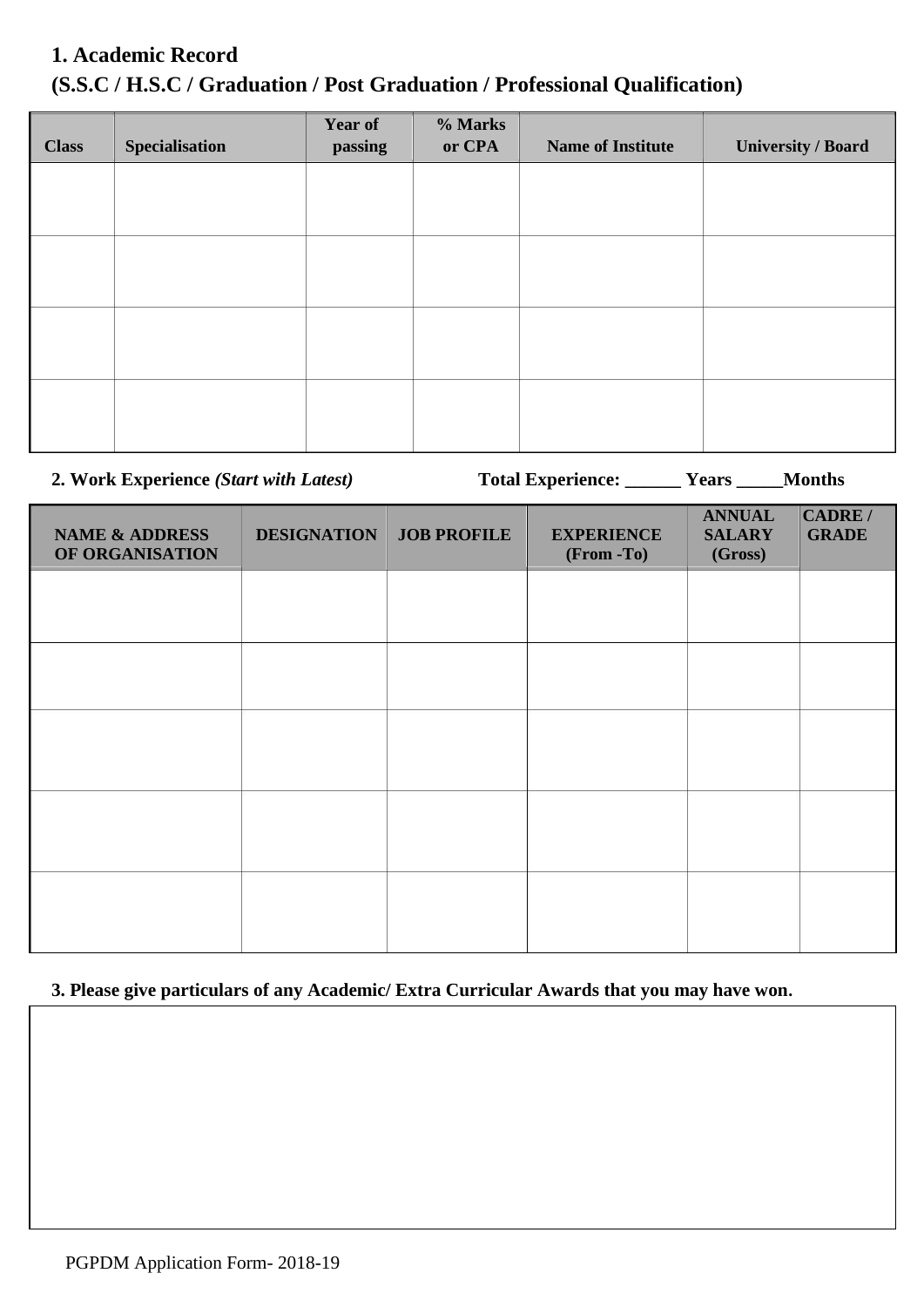#### **5. Please elaborate on your Career Plan / Objective.**

#### **6. Please state your expectations from the Post Graduate Program in Development Management.**

**7. Describe yourself, specifically stating your strengths and weaknesses in not more than 40 words.**